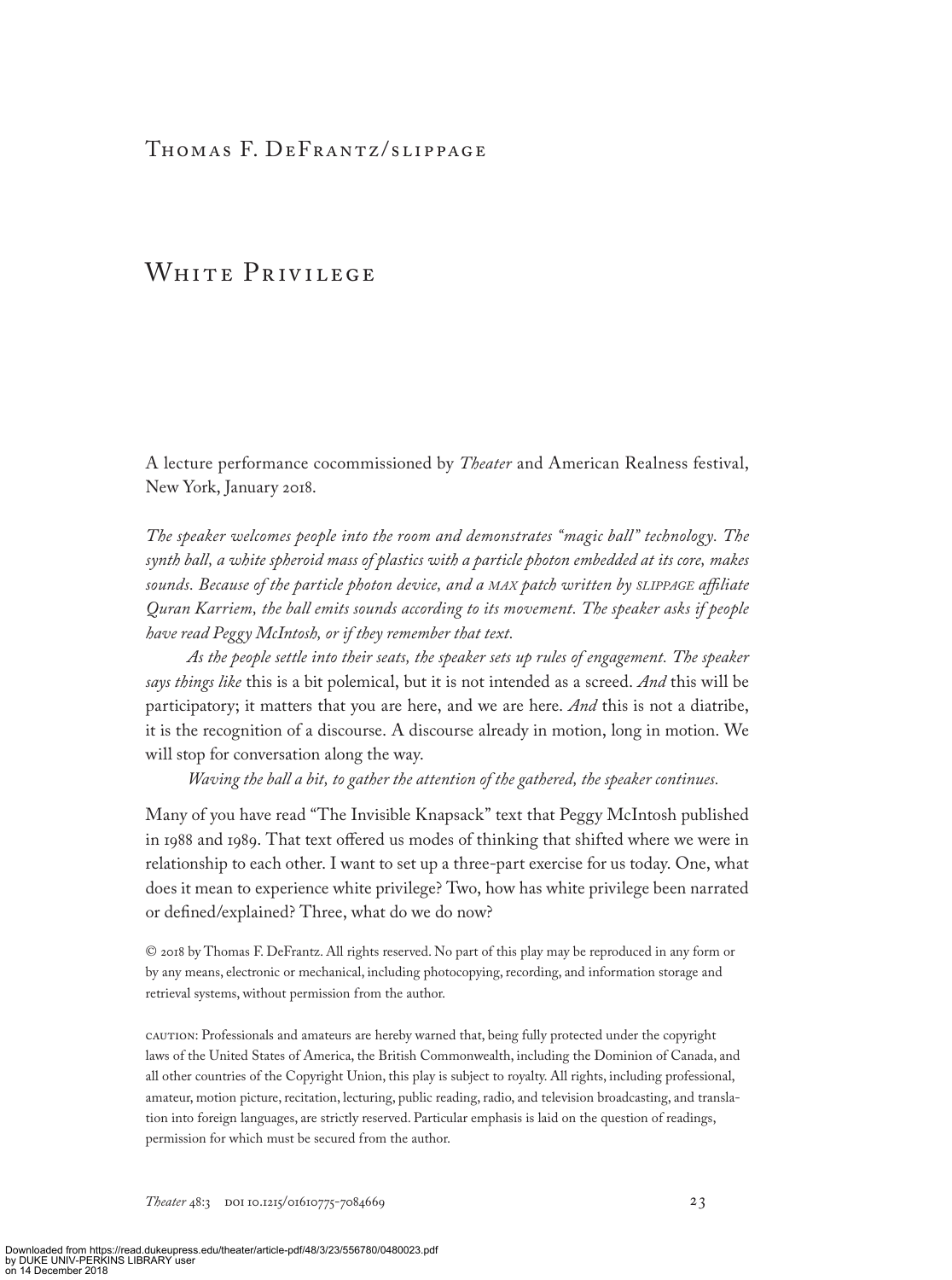### janua ry 15, 2018. martin luther king jr. day. we begin.

It enrages me that we still have to do this. That we have to gather together to work through the terms of white privilege, white domination, white supremacy, and our responsibilities to each other as artists and people. That we seem to move so little into understanding our lives as the antiracist, protofeminist, queer-affirming beings we aspire to be. That we need these resets, these provocations and disruptions, these moments to swim in reflection.

We find a poignancy of meeting on MLK day, the most American of holidays, so much so that some ignore it, claiming their right to refuse participation. That's fine, I guess; and my own queerness has often kept me from participating in some Black social structures that seem happy to exclude me. I know something about refusing participation. But DENYING ACCESS is something else altogether, and that's one of the terms of white privilege we want to consider today.

Dr. King made many speeches and wrote a lot; he had a lot to say about pretty much everything, including white privilege. Let's start with some of his statements, gathered piecemeal, in twenty-first-century style, from a web search.

1. Dr. King said, "Whites, it must frankly be said, are not putting in a similar mass effort to re-educate themselves out of their racial ignorance. It is an aspect of their sense of superiority that the white people of America believe they have so little to learn."

2. Dr. King said, "There aren't enough white persons in our country who are willing to cherish democratic principles over privilege."

3. He said, "Many white Americans of good will have never connected bigotry with economic exploitation. They have deplored prejudice but tolerated or ignored economic injustice."

4. He said, "Nothing in the world is more dangerous than sincere ignorance and conscientious stupidity."

5. And Dr. King said, "The Western arrogance of feeling that it has everything to teach others and nothing to learn from them is not just."

So then, to be just, to be healthy, to be available to difference, to care. To work toward the achievements and capacities of others. The modes of address that white privilege blocks.

Here is our prompt for today:

Is everyone always automatically expected to share the concerns of people of color? Do we all really have to pay attention to race, religion, sexuality, ethnicity? What constitutes "white privilege"? If I'm not interested in being part of some solution, am I really part of the problem? What if I'm a maker/audience/presenter who happens to be interested in love, or formal structure, or myth, or universal qualities of empathy? What am I to do now?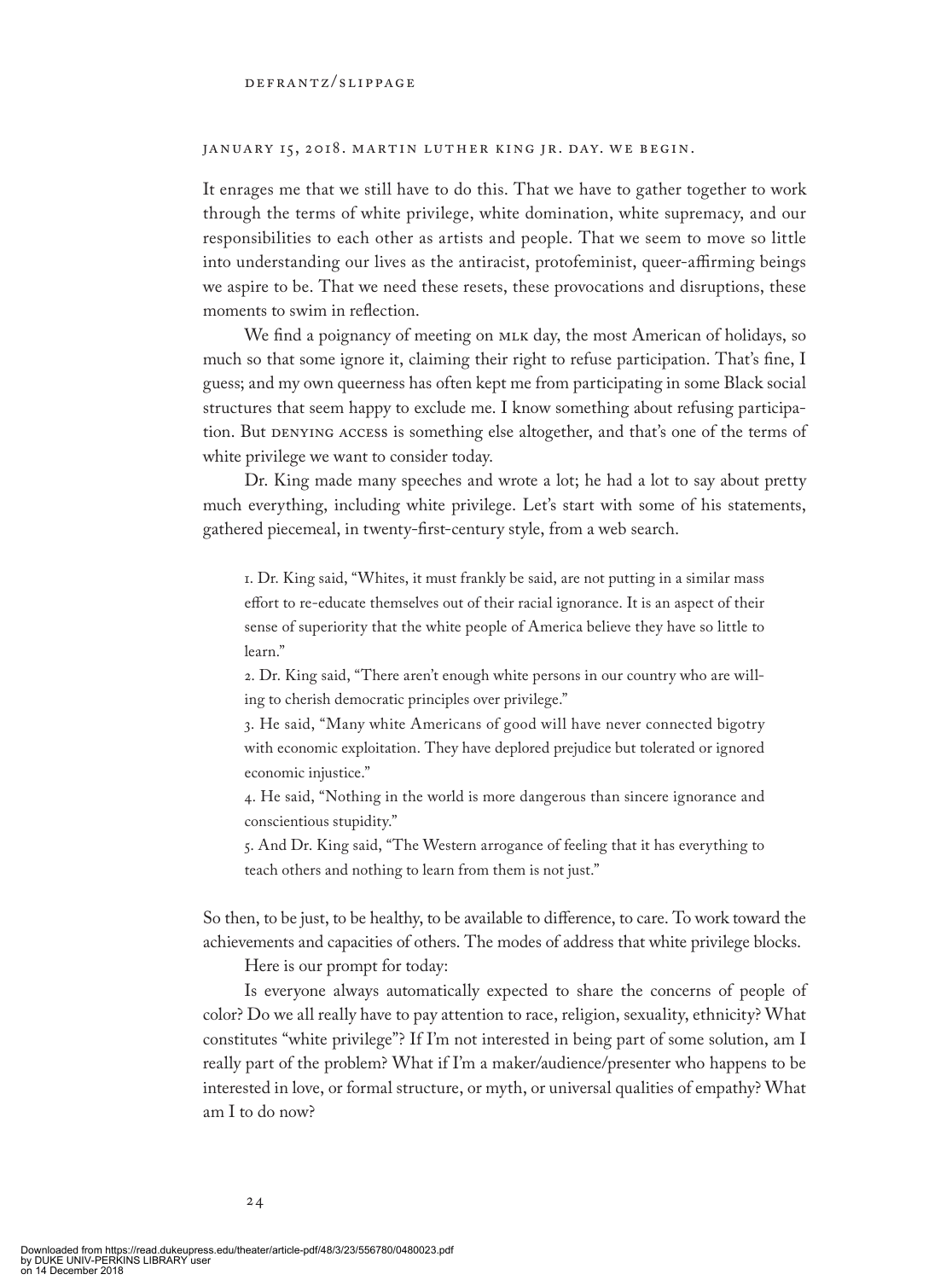We're bound up here by the magic "as if" of the theater—we will work AS IF WE COULD UNDERSTAND THESE THINGS.

So first, what does white privilege mean?

*The speaker sits at a small table to read from a laptop. Nearby, the technologist sits at a sound mixer array, and controls sounds that accompany the following text. The speaker manipulates the ball while reading. The sounds from the ball mix with the soundscape produced by the technologist. The sounds intend to create a compressed atmosphere of difficult, hard-to-grasp momentum, always just out of the control of the speaker. The sounds are electronic wheezings, fits and coughs, foreboding densities of bass and high-frequency squealing. The sounds construct space but emerge behind the text for the most part.*

### 1. white privilege is never having to say you 're sorry.

About anything. Ever. Never. Pushing me out of the way, cutting the line, demanding attention, expecting service. Wanting, demanding, expecting. Never having to say you're sorry, never needing to express regret or amend wrongs, never compelled to acknowledge complicity that has made your desire possible. White privilege allows for your desire to be possible. White privilege undergirds a narcissism that constructs the world white white white, with whiteness at its center; never acknowledging missteps, bad ideas, racist misogynist policies. Never having to say you're sorry.

Never having to say you're sorry. Like the characters in that whitest of movies, *Love Story*, who hurt each other, then claim, "Love means never having to say you're sorry." White privilege is love that doesn't apologize for the hurting. The love of self, above all others; the love of [white] me before you or us. The love of things as they've always been, in an innocence blanched free of guilt or shame. Love for the simplicity of it all with everyone in their place, out of my way.

Never having to say you're sorry. Or to do much about that saying if it is said; never *having* to react, remodel, revise the gestures, shift the structures, pony up to imagine progress. Never having to pay reparations. Reparations, yes, to actually have to pay for the labor that produced the conditions of the privilege, to pay for the privilege, to pay for the labor that built the buildings and made the economy possible, to pay for the rape and sexual assault visited on Black women, to pay for the methods of cultivating okra, rice, and for the bodies used for medical experiments: syphilis, crack. But more than this, to pay for access to song and dance born in group communion, jazz that improvises like spoken word and emceeing toward a common possibility, dancing to reveal rather than to follow instructions. White privilege stands apart in its whiteness, separate from the Other, never sorry for its singularities, its growing of whites into individual, podlike cells. Each to his own.

Never sorry, never in debt, never owing anything to anyone else. Not sorry for the absence of resources that plague the lives of others. Not sorry for the dearth of educa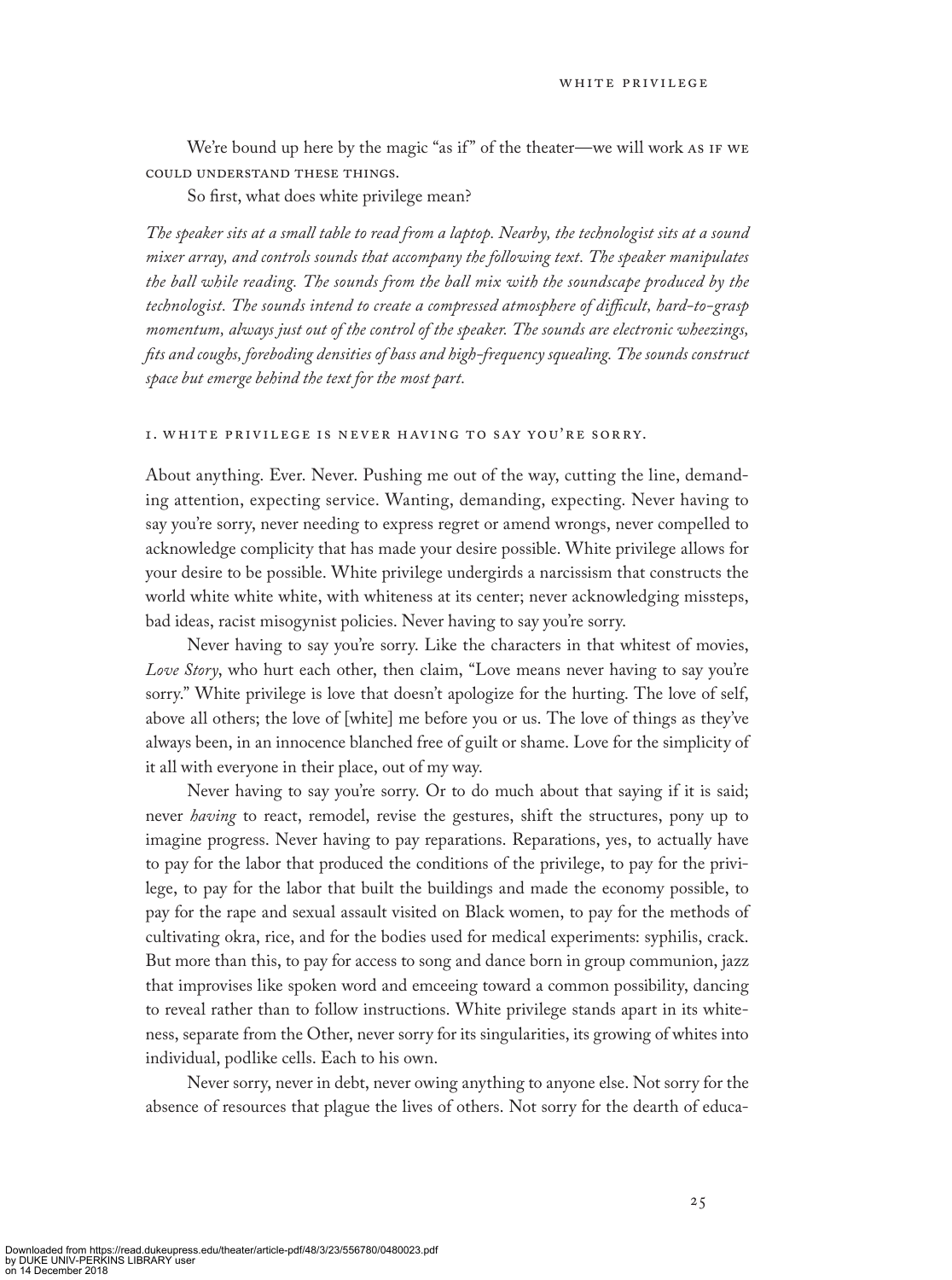tional tools, for the dissolved access to talented teachers, the possibility to learn beyond what is obvious: that white privilege doesn't care beyond itself.

White privilege is not having to care. That the Black neighborhood, or the Latinx neighborhood, or the reservation doesn't have fresh food, or viable day care, or a hospital, let alone any other healthy ways to eat or reliable access to information—information that could expand into the global moves of contemporary performance. White privilege doesn't have to care, or have cared, or have done anything to rectify the injury, or do anything in particular, now. White privilege is the ability to be uninvolved in the pains that we share, to never need to acknowledge how hurt has happened, or why Black people would want to do ballet or perform Ibsen. White privilege thinks, "If that's your choice, well, no one told you to live in that neighborhood, or dance in that way, or want to take on that role. Did they? Did I? I certainly didn't, so that's on you." White privilege doesn't apologize for its inevitability.

### 2. WHITE PRIVILEGE IS DOING ANYTHING JUST BECAUSE YOU CAN.

Climbing Mount Everest. Because it's there. Making a dance about shapes, or falling down, or walking in a circle, because you can. Devising theater about a doorknob. Or twinning things and imagining triplets just because you want to see them, or making funny sounds, or trying to hold and disrupt the beat, trying to hold the beat and losing the beat. Or talking about yourself—telling all of your secrets—in a roomful of strangers. White privilege. Taking without asking. Borrowing, you think, as you take and take and take; as you take Indonesian and African music making to make process music, or to make a Ruth St. Denis nautch dance, or a minstrel show, or take a Native headdress to make live art; you take what you call Jamaican dancehall and a parade strut to make some abstraction of Antigone without asking, because you can. You've taken my blues and gone.

White privilege is doing it just because. Without a group to answer to, or create among, not really, when everyone is out for their individuated white selves; the privilege is the assumption that it's okay. It's okay to just go on and see what happens. Without reflection. Or obligation. Or connection. It's okay. Because you can.

Studying belly dance, or flamenco, or an obscure Vietnamese form with a guru willing to teach it; they are willing to teach it, and white privilege responds: "I am willing to learn, and I can, so I do. And maybe I make a piece about it, or use some flamenco steps or rhythms, or a song I liked when I heard it, a gangsta rap that will set the mood for my danced abstraction of precarity, or the Balinese foot slide that I learned in that workshop, that class, that event in the natural history museum with the traditional dancers; I can use that movement in my live art work because, well, why wouldn't I? It's available."

White privilege is assembling a cast of Black performers not because you care for how we might encounter creative craft together, but because you want to see how they look doing your movement. They were available! White privilege is seizing the seem-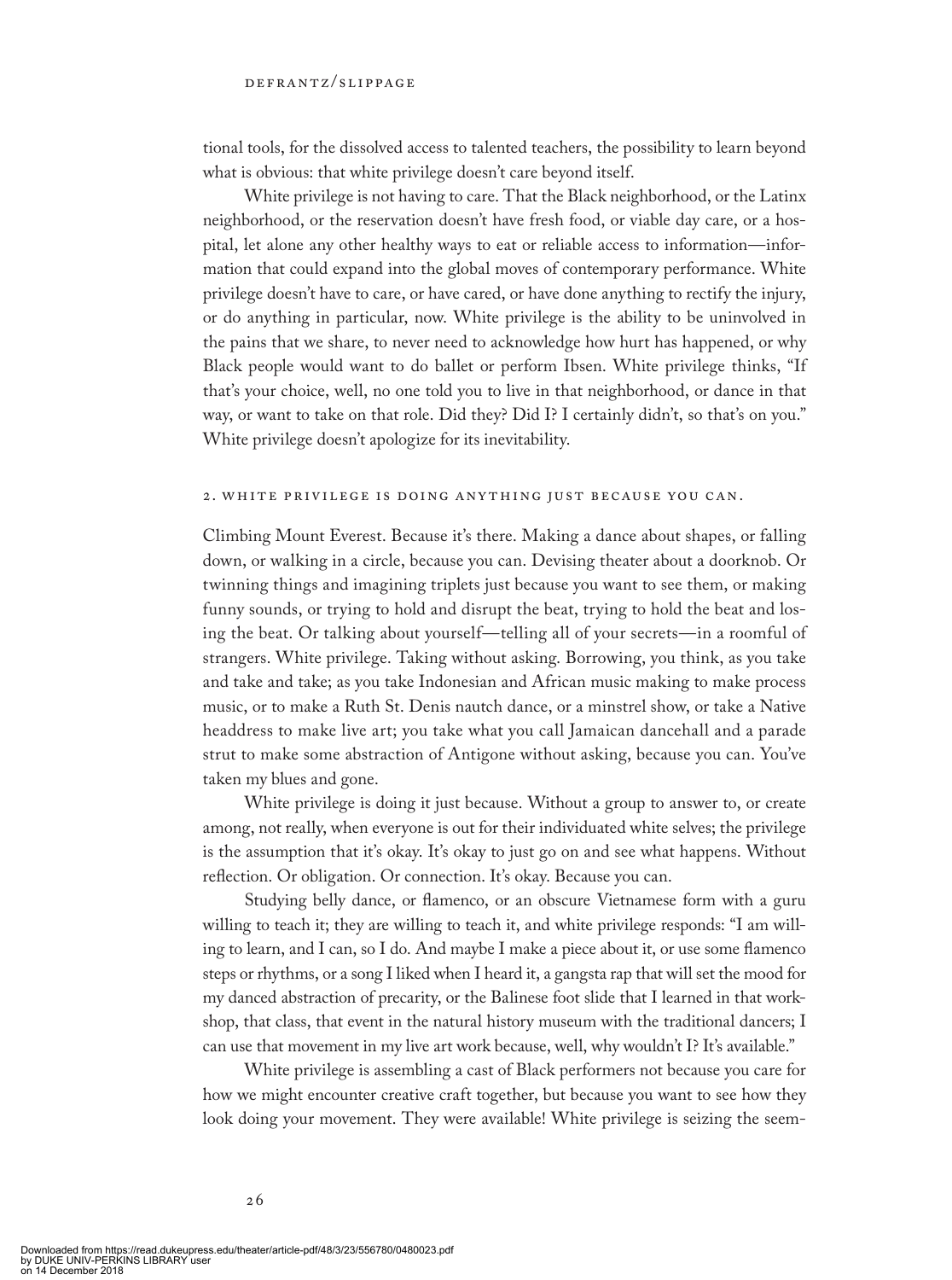

*White Privilege*, 2018. Photo: Ian Douglas

ing availability and making the most of it. Just because you can. Yes, you can! So why wouldn't you? White privilege thinks, "why not?"

### 3. WHITE PRIVILEGE IS "MAKING SPACE" FOR DIVERSITY.

Yes, making space. Allowing. Letting them come to the table. Affirmative action. "We want your difference, that beautiful dusky skin, those eyes that hardly open, your nouveau-trans use of 'they' instead of 'her.' We will allow for you here; we will expand our possibilities by being more diverse! We will let one of you write for us; write about the dances we couldn't possibly understand or maybe the ones that we just don't like anyway; we will encourage one of you to curate a performance in the second space, or a diversity series; that's what we need, a diversity series that helps us get to know you. We want you here! We make space for you!"

The benevolent gift of white privilege keeps on giving, constantly reminding us all how primary whiteness truly is by emphasizing all the colors of the rainbow flag, all the Native traditions and traditional forms that existed before whiteness overtook us all, civilized us all into modernism and on beyond that. Whiteness has no real history because it isn't real as a thing, it's real as an activity of exclusionary practices. White privilege tells everyone else how different they can be, how far from the norm. The norm of white. White privilege makes space for difference.

We see the problem immediately: diversity initiatives are designed to revalidate whiteness as an exclusionary center, to restore white primacy by extending a hand to the unfortunates, the unfortunate others who have no way forward except through white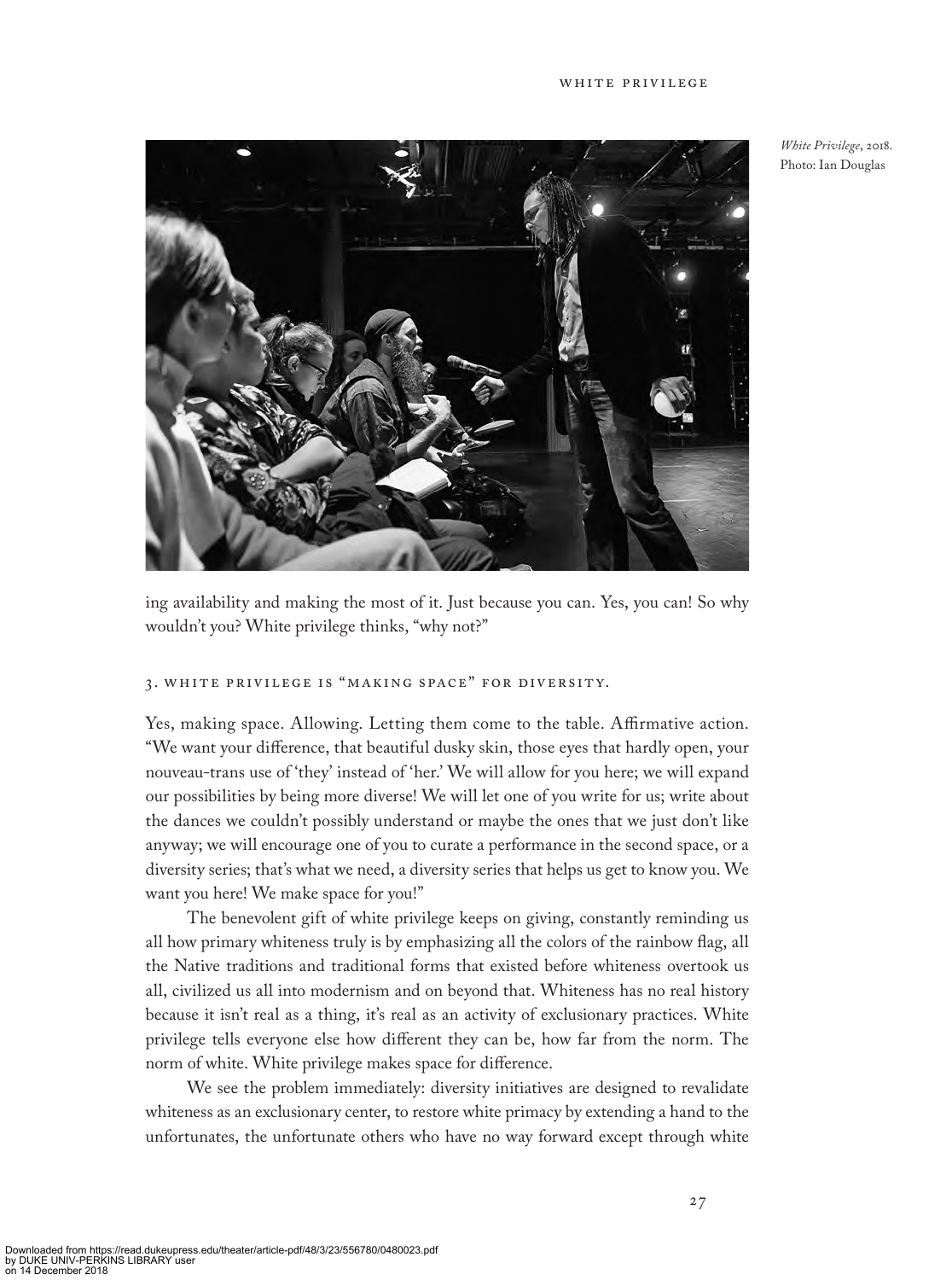benevolence. White privilege thinks it can solve its own problems through its own methods: beget community by imagining a level playing field, one always impossibly out of reach but somehow worth the effort. One besieged by the "pipeline problem"— "There are just never enough qualified people of color around! If there were more interesting Black artists, we would program them more; or intellectual audiences would be drawn to the work if only it was smarter and more distinctive, more unique." White privilege imagines a community of artists working alongside each other, working hard to *know* each other across difference, to understand why someone else would want to stretch their leg and foot and hold a balance only to release it within the musical pulse. Why would someone want to dance with music at all? White privilege wonders at the so-called old-fashioned dances that others do, but "if that's diversity, dammit, then let's work at creating our community through allowing for it; let's Bessie-up the cultural dance groups and work harder to make community viable, a community of live artists all after the same thing: a chance to perform in a grand venue! Let's make the dance community great again by letting everyone have a chance!"

White privilege thinks this. It thinks this is its gift.

But community cannot be produced through labor; it might arrive in a gesture of sharing. Not gifting, but sharing. Let go of the reins. Resist trying to control the manners of participation, and always trying to set the table to decide who sits where. White privilege wants to tell us who gets to sit down next to each other, and when. But we don't always want to sit next to each other. We don't always want to.

Sometimes we want to share in setting the table, choosing the menu, setting the agenda, deciding what sorts of conversations we might have. But sometimes, we want to say, "no." We can choose no, as a valid response to white privilege. We can choose "no."

### *A pause for questions and responses.*

Let's stop here for a moment to decompress. We'll take three questions before we move on. Let's take a moment to dialogue, let's take just a moment to hear three questions. We need to hear three questions just to get them into the room.

What do you wonder?

*The speaker leaves the ball and its mysterious sounds at the speaker's table. The speaker approaches the audience with a microphone, and moves among the audience to gather responses.*

One?

**AUDIENCE** Has white privilege assisted you?

*The speaker repeats the question: "Has white privilege assisted you?"*

Two?

**AUDIENCE** I wonder how we actually share? How do we get to sharing?

*The speaker repeats, "How do we get to sharing?"*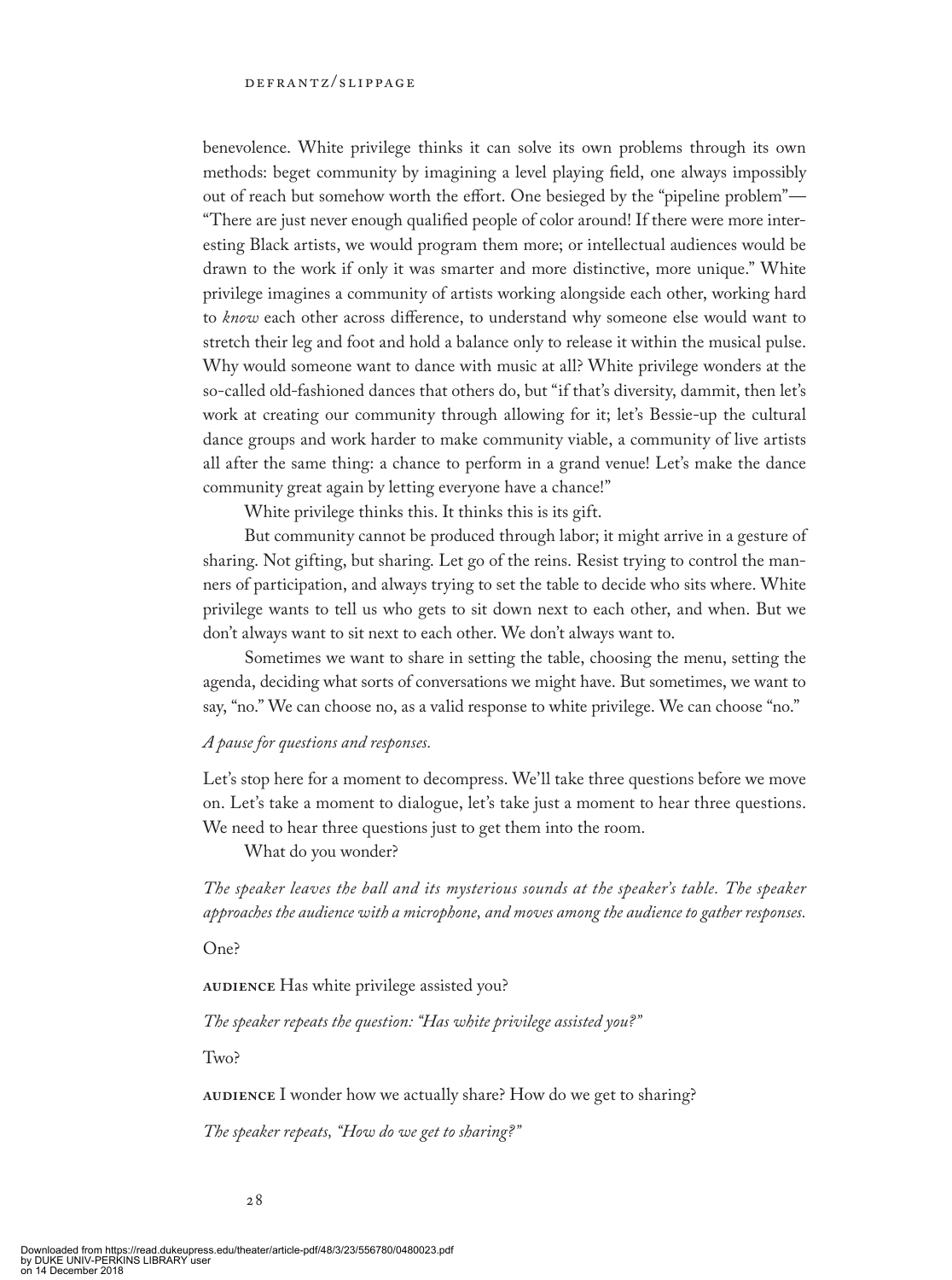### Three?

AUDIENCE If we collect minor offenses into an unbearable whole, then what happens?

*The speaker repeats, "If we collect minor offenses into an unbearable whole, then what happens?" Without explanation, the speaker answers all three questions without pause, pointing toward the audience members who asked them:*

["Has white privilege assisted you?"] Yes.

["How do we get to sharing?"] THROUGH LABOR.

["If we collect minor offenses into an unbearable whole, then what happens?"] BLACK life.

### *The speaker continues:*

It enrages me that we still have to do this. That we have to gather together to work through the terms of white privilege, white domination, white supremacy, and our responsibilities to each other as artists and people. That we seem to move so little into understanding our lives as the antiracist, protofeminist, queer-affirming beings we aspire to be. That we need these resets, these provocations and disruptions, these moments to swim in reflection.

Are we swimming yet?

### 4. peggy mcinto sh

Let's go back to Peggy McIntosh and her essay "Unpacking the Invisible Knapsack" to consider what she published in 1989. McIntosh had many, many points to share, some of them less fertile for our purposes today, but all of them of interest. McIntosh is standard reading in our best liberal arts high schools, opening spaces for young whites to start to imagine how to participate in social transformations.

Well, sort of.

You know.

This was all before Facebook, and social media.

Today white people get their news and ideas about the world from ever more random places.

Still.

McIntosh wrote, "As far as I can see, my African American co-workers, friends, and acquaintances with whom I come into daily or frequent contact in this particular time, place and line of work cannot count on most of these conditions." These would be the conditions of daily life. Let's take a stab at listing her understandings of skin color privilege as she experienced it. Let's go through some of her points.

McIntosh wrote, "I. I can if I wish arrange to be in the company of people of my race most of the time."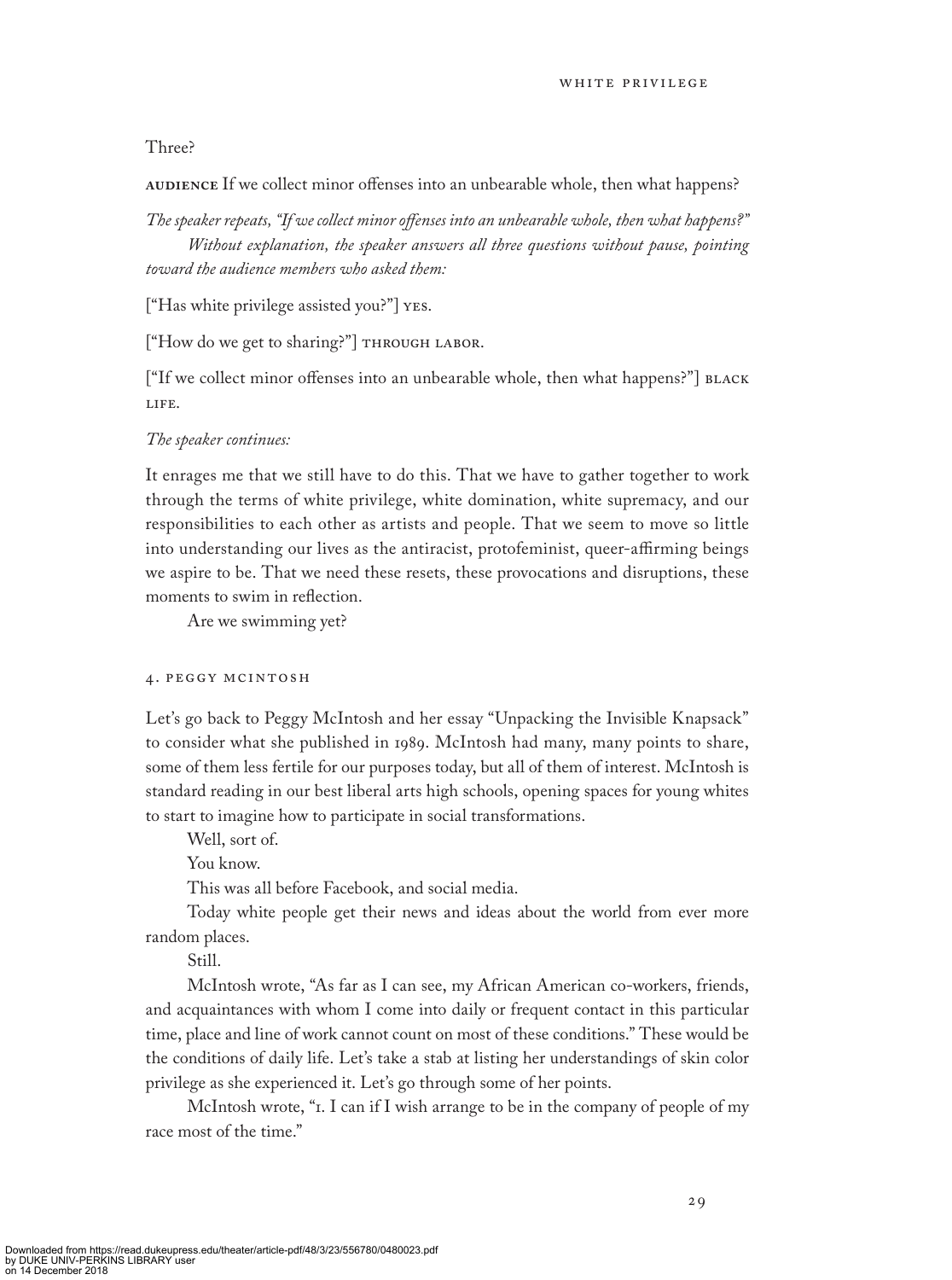Okay, so not true for me, or most People of Color really, not if we want to actually participate in global economies of performance, or, like, have a job and be able to pay for electricity or communication, or food; we have to be in contact with white people . . . all the time. The fantasy of an all-Black world doesn't leave much space for experimental performance, and even those of us working in Red Hook or at the Studio Museum of Harlem still have to encounter the white hipsters and tourists who go to see everything on offer. The hipsters who consume consume consume without offering anything back, not resources, or even social capital most times. They don't come to learn by witnessing; they just come to take.

Besides, separate but equal was already an even bigger laugh in American history, hahaha; you can have your all-Black shit with out-of-date educational materials, reduced public facilities, and expired foods in the supermarkets. See, without access to capital, and the means to expand material resources exponentially in line with market forces, Black people will never be able to "control" a destiny of how to move through the day.

McIntosh wrote: "2. I can avoid spending time with people whom I was trained to mistrust and who have learned to mistrust my kind or me."

Yeah, not so much this one (*looking around*). That's not even true for me here, now.

McIntosh wrote: "5. I can go shopping alone most of the time, pretty well assured that I will not be followed or harassed."

Okay, so this is one you've probably heard before, and in the 1990s in New York City it was especially true that Shopping while Black was a contact sport, and you would definitely get your feelings hurt.

See, white privilege allows whiteness to own the public space. Everyone else is part of a counterpublic, or a "special event," or a community offering—the biggest irony of all. "The community" are the folx who don't have regular access to the public spaces. For artists, "community work" tends to be code for working with people of color, or more specifically, for anything that doesn't involve whites. Whites don't need community because they own all of it already by default.

And this is again white privilege, to know that the public park is there for you, that the dance studio will be available for your rental without complaints about how you work with sound; that your browsing in stores and spending time through the day in public will not be remarked upon with any special attention. Shop away, shop away.

McIntosh wrote: "7. When I am told about our national heritage or about 'civilization,' I am shown that people of my color made it what it is."

Well, this is true for me if you're talking about entertainment and sports. We have lots of Black people in entertainment and in sports. Some white racists claim that the NBA and the NFL demonstrate "Black privilege" in their insistence on hiring Black players to work in public, as beasts of physical burden, as though the "rewards" of competitive physical distress could somehow align with an opportunity denied whites.

Now, it could be, though, that we are talking about art, and we could note that American invention is jazz, sourced from Black musicality. That improvisation—and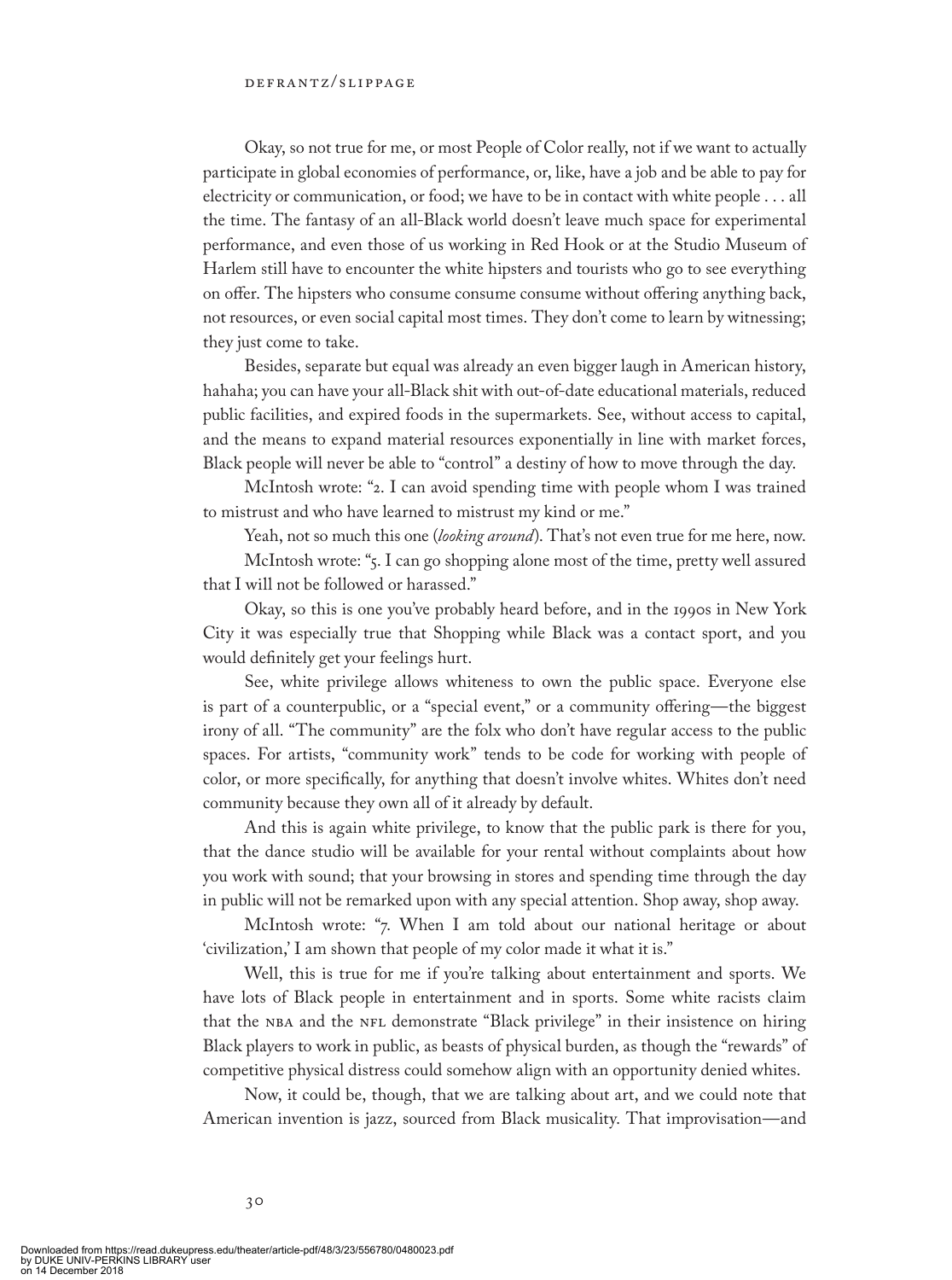the aesthetic drive to figure out form in collaboration with the present moment—is the major contribution of American culture, if you will, and at the heart of pretty much everything from the Browns—Ron and Trisha—through the Merces, the Twylas, the Georges, and the Bills—Forsythe and T. Jones. But what I think McIntosh is after here, if I turn the argument around a bit, is the idea that people of color productively undergird how we understand America to operate. This is trickier: if we're talking about patience, perseverance against all odds, an indelible ability to survive; of course, this is what Black America continues to demonstrate to the world. A sort of "and still we rise" possibility. But fuck that, we just got a museum on the National Mall last year. Just bullshit—just *last year*. And half of the museum tells the story of Black subjugation, confirming that, yes, the shit has been fucked up from the start. That's what we get—a museum about how fucked up shit has been. As if we don't know from trying to find a job or a place to show creative work.

McIntosh wrote: "13. Whether I use checks, credit cards or cash, I can count on my skin color not to work against the appearance of financial reliability."

Okay so just a couple days ago, my partner writes a check to a guy for some work he did nearby. When the guy goes to cash the check, the bank calls my partner, to be sure that he had written the check. Of course the guy is Black. This was three days ago! In North Carolina, granted, but still, bullshit.

McIntosh wrote: "15. I do not have to educate my children to be aware of systemic racism for their own daily physical protection."

So my niece has four sons, four beautiful boys aged four to twelve. She's driving them to the drug store in Indianapolis, Indiana, the place where I grew up. This is last month. The boys are arguing about something, the two oldest ones, and she pulls into the drug store parking lot. Their fight continues, and transforms into some yelling and arm grabbing, and when the car is parked and turned off, they loosen their seat belts, jump out, and chase each other, yelling and pushing, taunting. My niece freaks out. She stops them, and gathers them near the car, with the younger two joining the older fighters. Near tears, she explodes, "Don't you understand that you can't do that here? These people don't know you; they'll think you're wild and call the police. You can't do that here." She cries a bit. The boys are stunned into submission. She is an attorney; she supervises a unit. She lives in the suburbs. She has four beautiful boys. She cries a bit. She notices a white woman looking at the five of them. She wonders if the white woman will accuse her of abusing her children. She cries a bit. This is last month. The boys are aged four to twelve.

What they learn from this incident has to do with an omnipresent force of domination that seeps into their relationships with each other willy-nilly. That polices them in their working through of love among each other as a family. That infuses their lives with a background noise of dread and incipient violence. The boys are age four to twelve.

If you've ever wondered why black music is so loud, it's partly to drown out the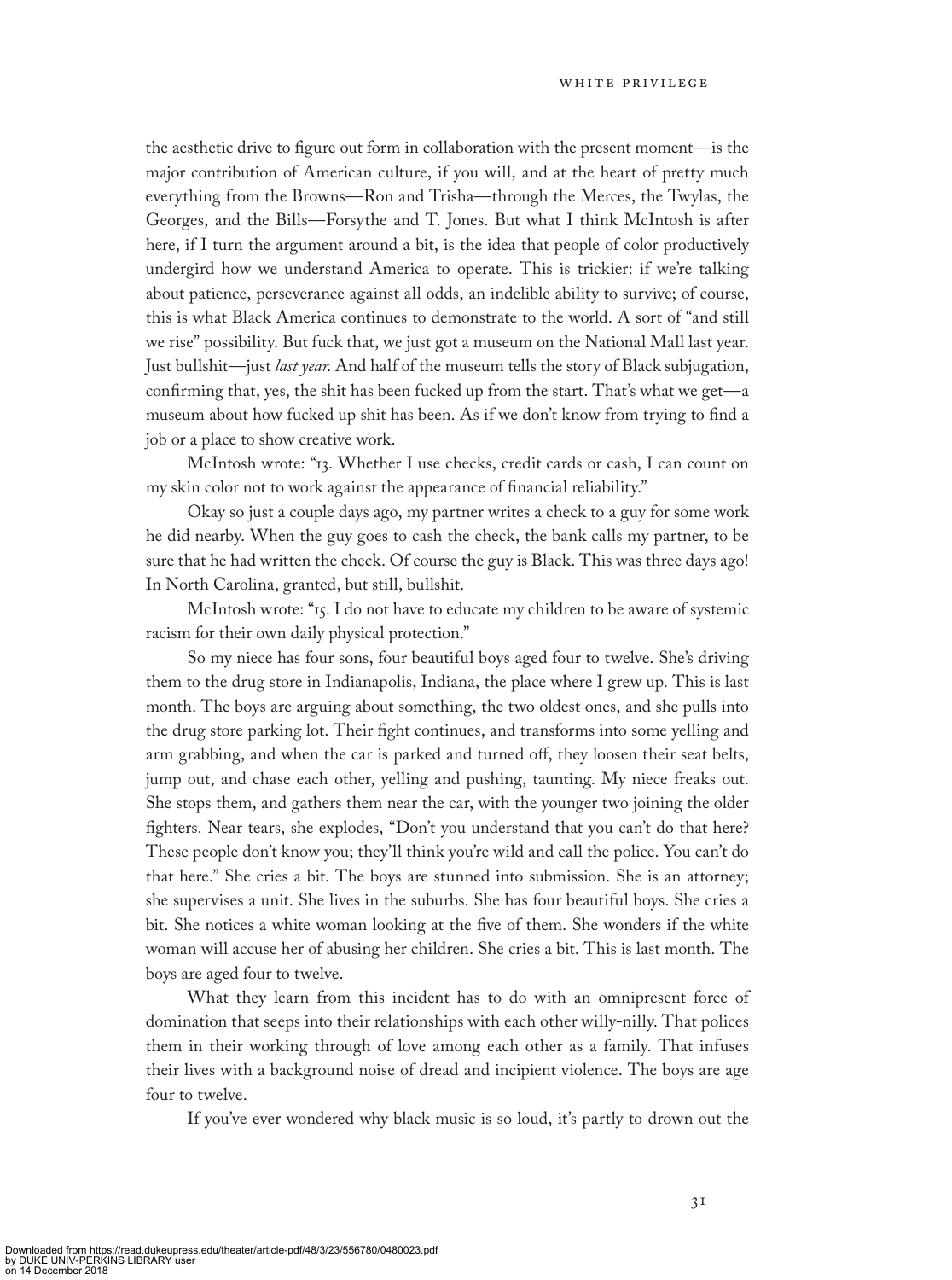incessant sounds of white supremacy lurking just behind, the ever-present threat of a hauling-off and the unpredictable loss of personal control. Trayvon Martin, Sandra Bland. That still happens. The music dulls the insistent threat.

At the end of her list, Peggy McIntosh writes that she repeatedly forgot each of the realizations of her privilege until she wrote it down. For her, white privilege turned out to be an elusive and fugitive subject.

Oh yes, fugitive, in the way that Black gesture is fugitive and hard to catch; a little bit out of reach, on the run, going, going, gone. Trying to be away from prying eyes, away from the eyes of the carceral state, from the police eyes, from popo, bearing down, chasing, dominating. Suppressing. Subjugation.

And in this white privilege I can be surprised that I didn't know; "how could I have known? How could I have known? I kept forgetting . . . what it might be like for them; I kept forgetting what it might be like for them; I kept forgetting." But when does this become a willful ignorance?

### see, white privilege is pretending not to un derstan d THE PROBLEM - ANY PROBLEM.

Economic inequality, racial stigmatization, lack of sustained transformative experiential possibilities. Is it fair to say that the invisible knapsack was only a surprise to the people who never bothered to think about it before? Unearned privilege? Passive assets? Skincolor privilege?

White privilege endorses this naïveté, this sense of shock that once again centers whiteness as the way to recognize the world. Of course, Black people knew. Latinx



*White Privilege*, 2018. Photo: Ian Douglas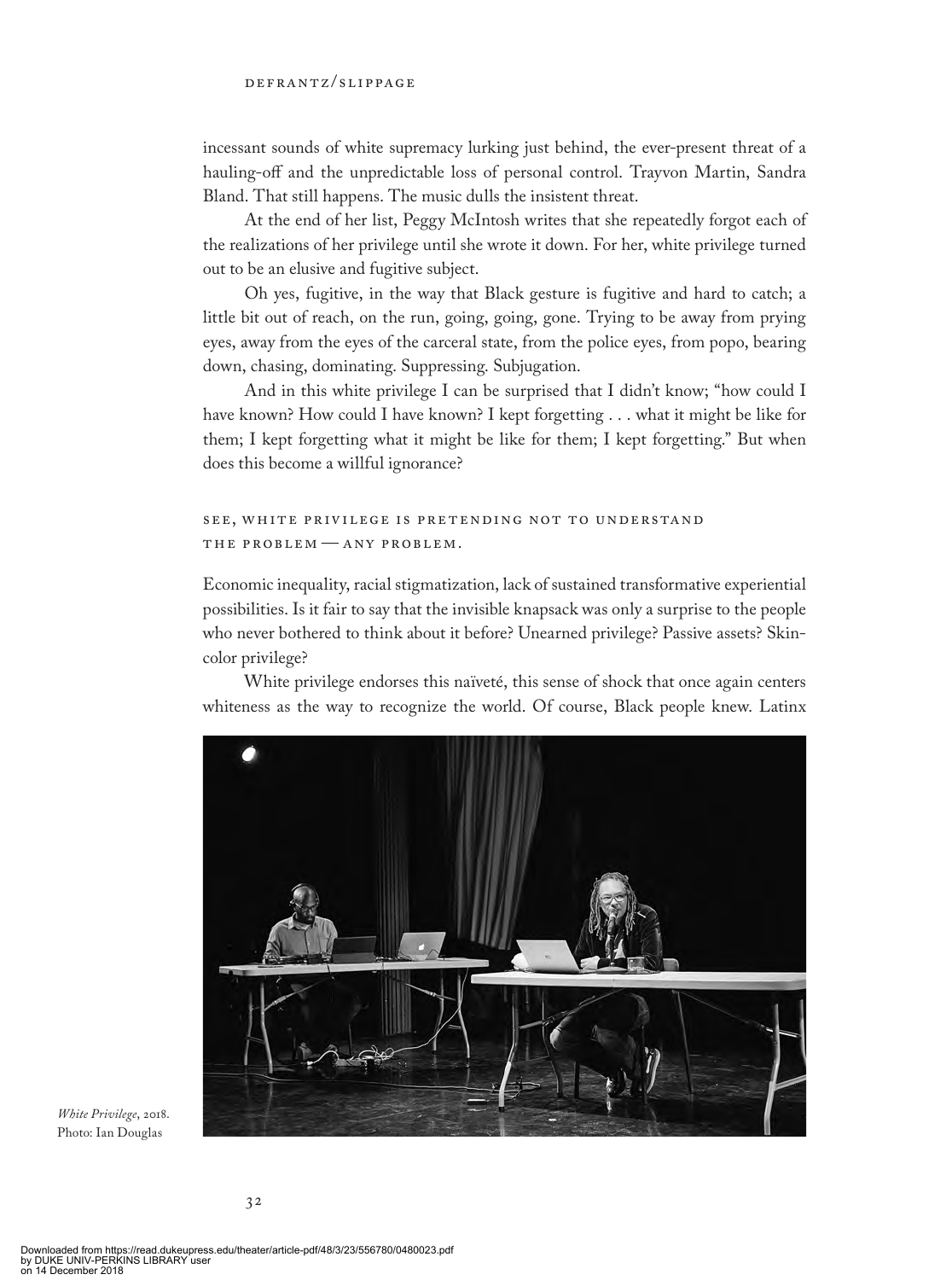people knew. Queer people knew, but not all the gays or lesbians. Asian, so-called Oriental, and Indigenous people knew, but somehow the whites didn't know; the white privilege acted as a blinder to everything including itself.

Unearned privilege feeds into the notion that labor produces value, so some claim that white privilege—which is unearned—must not be worth much. Not true. Unearned privilege is all the stuff you get based on how you look, and how others see you. License to ill. To ill on others. To swell up, to claim space, to mobilize the social services however meager they may be—and to align with the police and the systems of justice.

If you have any doubt about how powerful these privileges have been and still are, consider the history of passing for white that drove thousands of people of color to deny everything outside of white. Passing is a practice—still done—where people claim only the white identities that allow for specialized services and attentions. People who pass disavow all of their family members who might associate them with the difficulties of colored life. Passing, they move into better-resourced neighborhoods with higher average incomes and stronger social services. They move through time, from the "whites only" sections of all manner of public facility in Jim Crow usa, to job interviews and successful status as reliable workers in professional circumstances today. Passing, when possible, allows some to shift the scrutinizing brutalities of Black life away from themselves. And onto those whose skin confirms difference.

White privilege allows a license to be ignorant of these histories; it allows for a willful resistance to knowing. But on your skin, you knew. You always knew. This is the "pretending," the masking, the hiding. Pretending it's okay to ignore the effects you have in the world next to others who have considerably less.

### *(whispering)* IT CAN BE SO HARD TO BE WHITE, THERE'S SO MUCH TO THINK ABOUT.

Somehow, this willful ignorance becomes the movement toward white fragility and #whitetears. "I just never knew! How could I have known? I kept forgetting!" Unfortunately, it doesn't surprise many of us, this unbearable willingness to be naive in the face of racialized inequality and blank injustice.

McIntosh wrote: "32. I have little fear about ignoring the perspectives and powers of people of other races."

Well there it is. White privilege is permission to ignore. To ignore that people of color have invariably attained a level of superproficiency of craft before we are anywhere near the stages of experimental venues or regional houses. White privilege can ignore the powers and perspectives of people of other races. To ignore the powers. At your own peril.

### *A pause for questions and responses.*

Ok let's pause, let's pause and decompress, let's have six questions or ideas. What do you wonder, what do you think?

AUDIENCE How are we going to deal with the trap of so much of the work white folks are doing is just learning the right words to not sound offensive?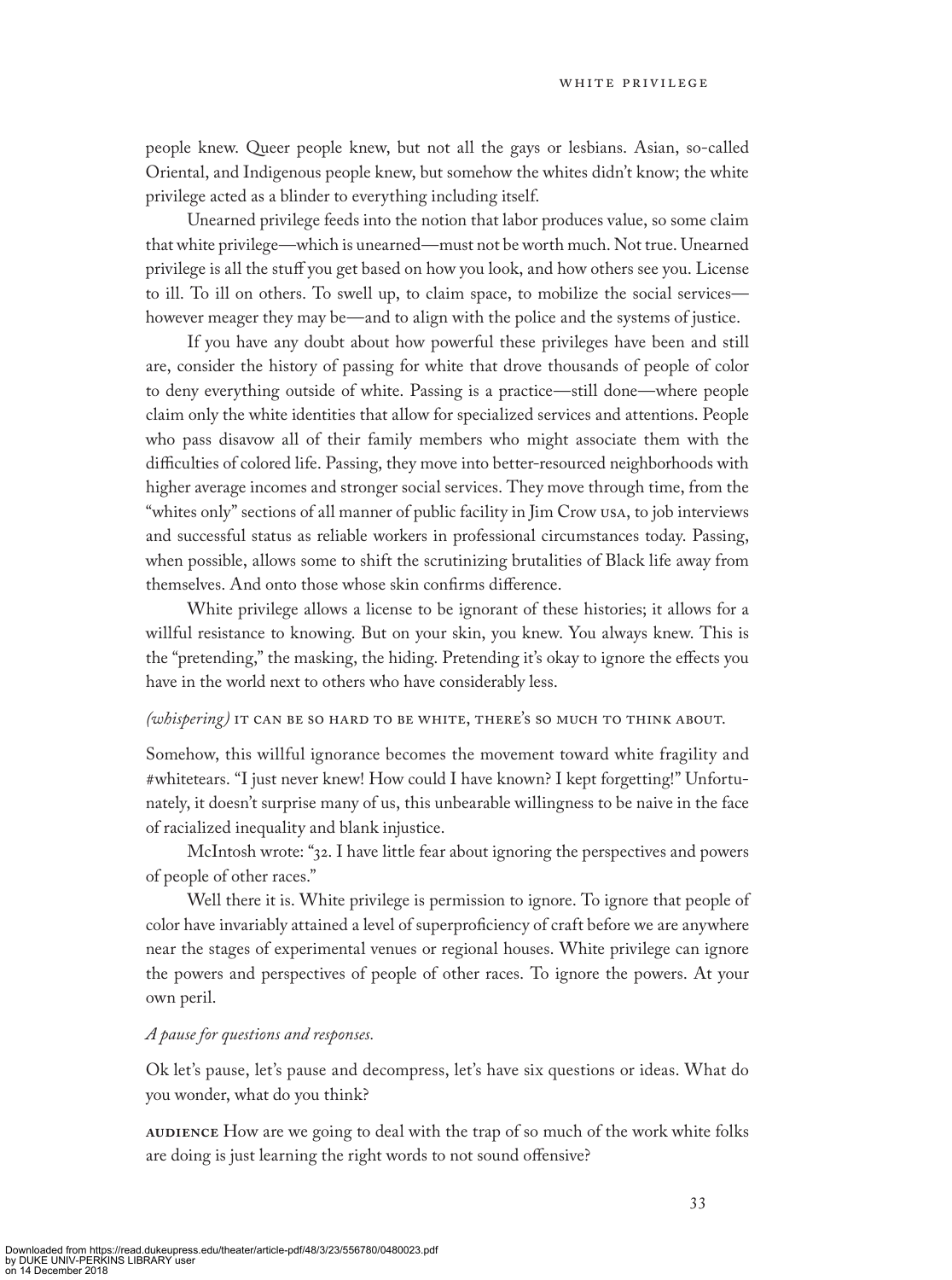### One.

AUDIENCE We think of privilege as a subsidy. Isn't that a problem?

Two.

AUDIENCE Wherever you are is where we are, yes?

Three.

**audience** Due to the extent of the bloodshed and brutality, does the term *privilege* go far enough?

Two more.

**AUDIENCE** Is there a way to use privilege in the interest of others?

One more.

AUDIENCE Where's the line or area between sitting back and listening, and doing something?

### *The speaker answers the questions out of order, pointing toward the audience members who asked.*

One: We will ask for more—much more. Two: Yes. Three: Thank you for coming along. Four: Language sucks. It's totally inadequate, it doesn't go far enough. Six: The line is showing up here, showing up more and more clearly. Are you getting angry yet? Five: And yes, to use privilege in the interest of others? I sure the fuck hope so. Yeah.

### *The speaker continues.*

It enrages me that we still have to do this. That we have to gather together to work through the terms of white privilege, white domination, white supremacy, and our responsibilities to each other as artists and people. That we seem to move so little into understanding our lives as the antiracist, protofeminist, queer-affirming beings we aspire to be. That we need these resets, these provocations and disruptions, these moments to swim in reflection.

I'm feeling a flailing. Let's turn to strategies. White privilege. What to do?

## FIRST, CHECK YOURSELF. RESIST EXERCISING YOUR PRIVILEGE. STOP ORGANIZING THE WORLD AS YOU WILL AND ASSIGNING VALUE ACCORDING TO WHIM.

Become vigilant. White people consistently think of themselves as morally just average, but a little better than that, hard workers who deserve any scrap of good fortune that appears. This may be so, and maybe some do deserve whatever comes, while others don't. But you are also always willing to take the best jobs, to step in and orga-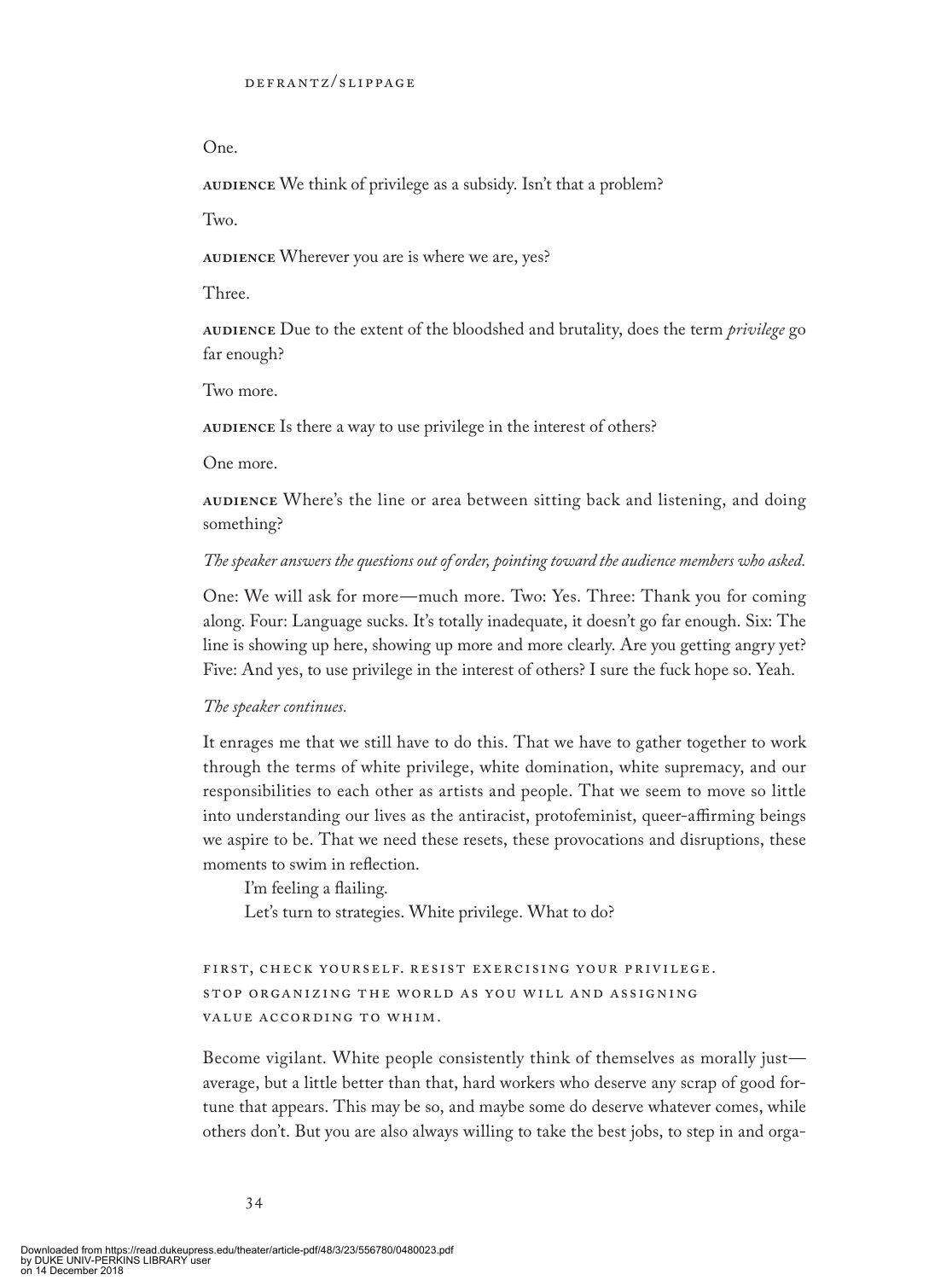nize, take on leadership, and "make things happen," you think, working from your place of moral integrity and good will toward all. Your leadership isn't always helpful.

White racism and white privilege are not the same thing, but they each bring forward the other. Racists see difference as a means to ranking, and privilege encourages racist behavior.

You become the presenters and the curators, to decide who stays and who goes, what's in and now, what's one and done. You decide, based on your fine taste and your experience which you gained, of course, because you had the opportunity to intern, to shadow, to work for little pay, to be in the room long before any of the people of color.

Now in charge, your interests are to become those of any in your path. You privately confess that you think the ethnic and identity-based creative projects are less worthy than the grand experiments in form that might be your favorites. Programming, you still make room for only one, and he's usually a dude. Men are easier to work with.

White privilege allows for this sense of propriety, this sense of innate, verifiable authority, this permission to organize everyone else and decide who belongs where and when.

What to do? Resist. Be vigilant. Get in the room where the action is happening without a white center and witness its process. Go see new work. Black work. Latinx work; Native, Blasian queer trans work. Get in the room. You don't have to understand the work. That takes time. And a ton of energy. Go anyway. Begin the process.

Look, you've got to get past worrying that you're going to use your "magic white force" if you show up, witness, listen, and participate according to what might be asked of you. Understanding how systems of oppression operate needs to lead to resistance against their continuation. Of course, check yourself.

second, resist the system that allows for un warrant ed oppressions — that allows for white privilege an d BLACK SUBJUGATION.

What is this, a pep rally? You know this already—be vigilant. Do the thing that needs to be done; learn to listen. Learn to evaluate tone, and recognize movement. There's so much movement; become a part of it, and hone your willingness to call bullshit—white bullshit. Yes, be bold, but resist taking up the space that will likely be better tended by others. A cutting dismissal of white supremacist behavior has great effect in its volume, especially when it might be proffered repeatedly at its perpetrators. #MeToo #Time'sUp. Being afraid helps no one and becoming paralyzed is probably indulgent.

McIntosh wrote: "Whiteness protected me from many kinds of hostility, distress and violence, which I was being subtly trained to visit, in turn, upon people of color."

Yes, stop that. Call it out. Call bullshit. What else can you do?

Let's hear it. What can you do? Let's go for it.

**AUDIENCE** Drop the judgment.

Drop the judgment, go!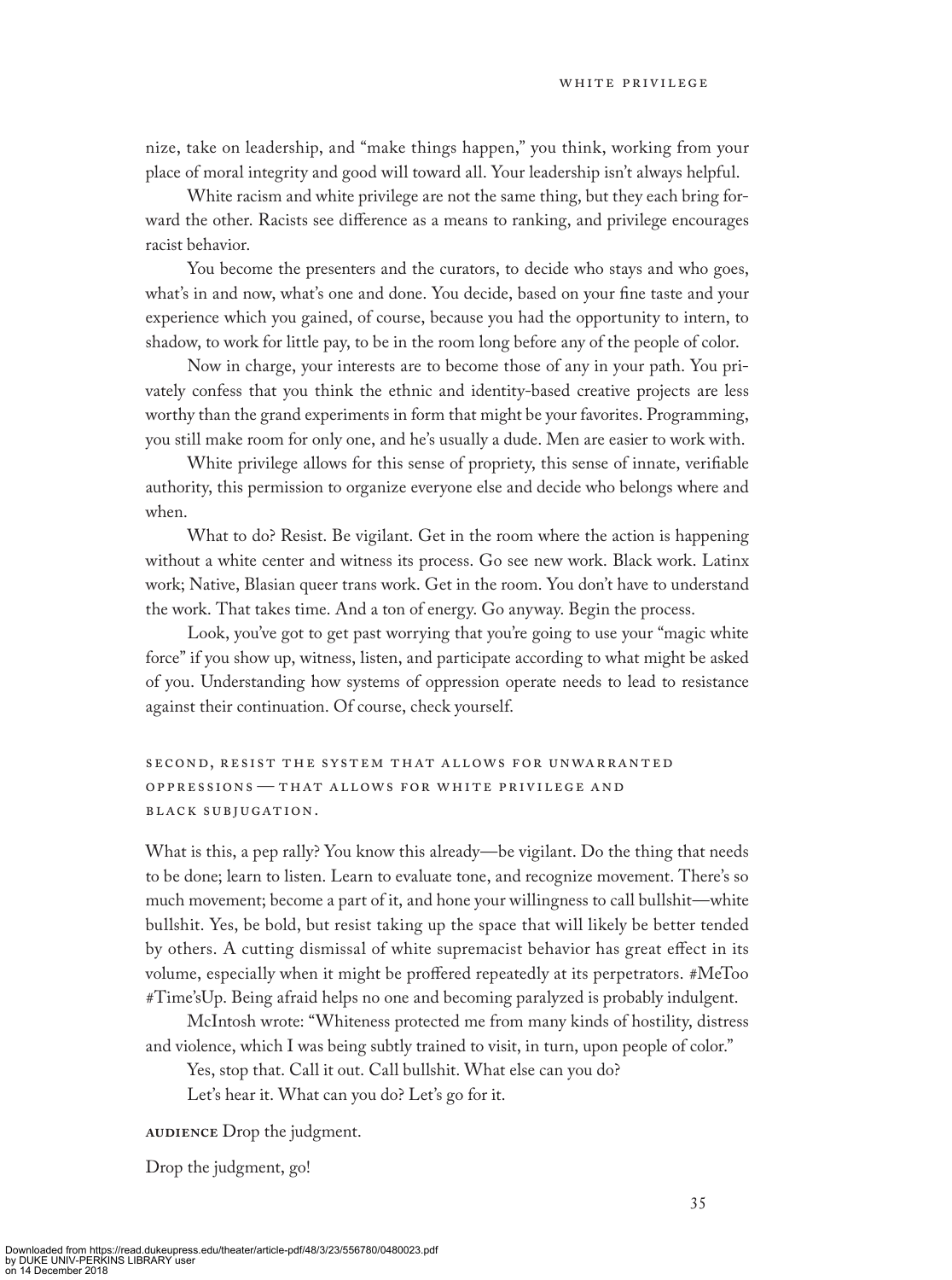**AUDIENCE** Give people some of your money.

Give your money, go!

**audience** Call it out.

Call it out! Go!

**AUDIENCE** Don't confuse white-ing with being.

Don't confuse white-ing with being, yes. Go!

**AUDIENCE** Educate yourself.

Educate, go!

**audience** Labor . . .

Labor, go!

**audience** Think about it.

Go!

**audience** Listen.

Go!

**audience** Try something else.

Go!

Go!

Alright.

*The speaker gestures with the ball, then continues.*

It enrages me that we still have to do this . . . *[the speaker cuts off abruptly, unwilling to repeat the text yet again.]* Let's wrap it up.

### the disavowal — white privilege as permission to escape.

White privilege is a structuring logic that expands to encompass any who would engage its assets. Meaning: watch closely now, it's not only whites who exercise this claim of an unearned advantage, who turn contempt onto other people of color and especially Black Americans. Watch closely now; ethnic distresses encourage some to mimic white mistreatments of Black folx in contexts of Asian difference, Cuban identities, Aboriginal lives, and the practices of religious dissidents. And immigrants, referred to as "refugees" when they are colored. Watch closely: African immigrants claim their "not Black American-ness" too easily, hoping to avoid the stigmatizations that circumscribe Black